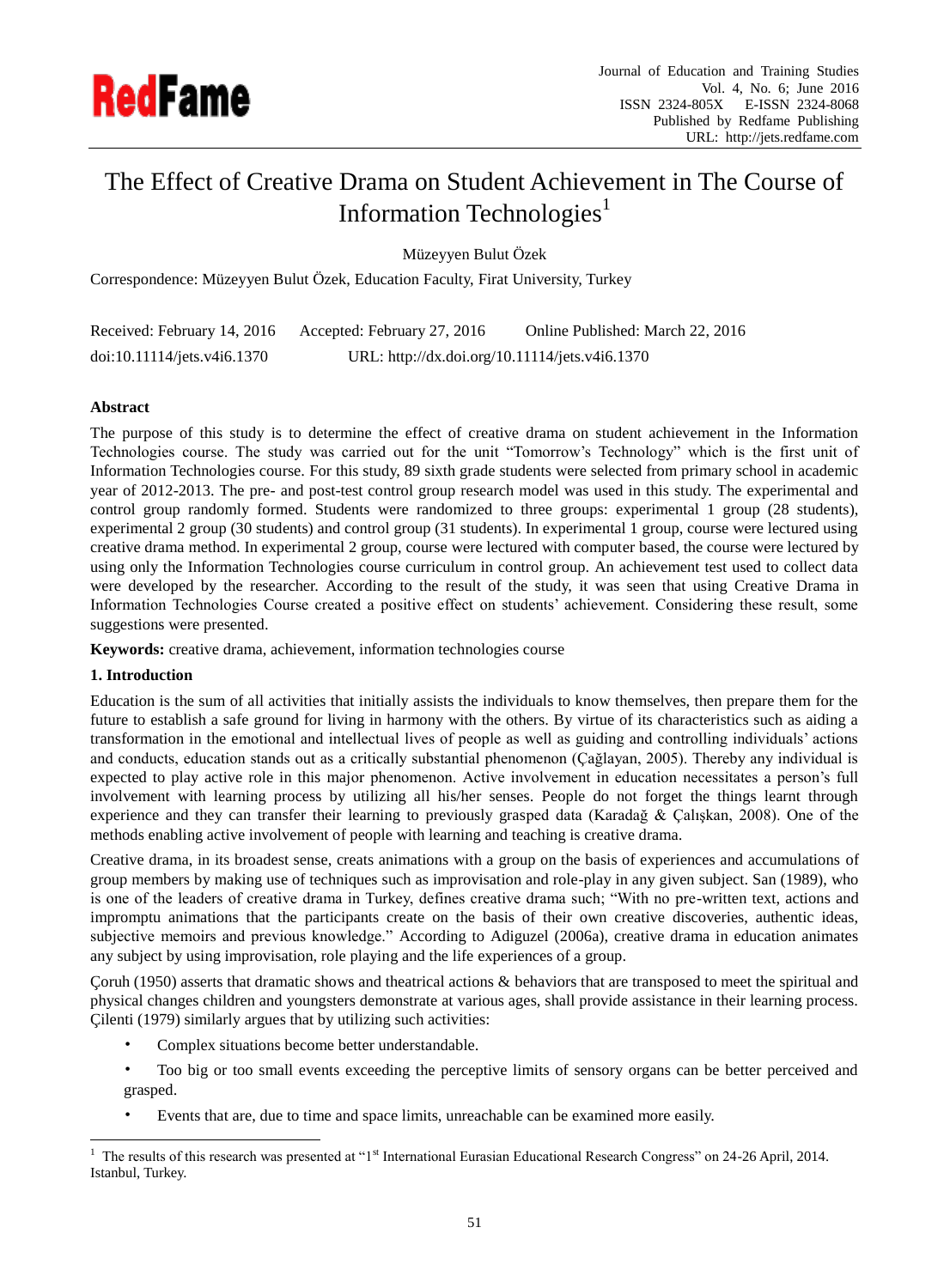- The designed abstract and theoretical events and objects can be better understood.
- Students' communication skills like attention, speech, listening, comprehension, perception and interpretation can be refined.
- Creativity skills of students are improved.
- It helps to heal introvert, shy and self demeaning students.
- The habit to work collaboratively is instilled.

The gravity of creative drama has been enhancing each day. Currently creative drama activities have been conducted in all stages of education ranging from pre-school period to undergraduate and graduate studies. In primary education level, creative drama activities are available in science, mathematics and social sciences courses (Çokadar & Yılmaz, 2010; Çam, Özkan, & Avinç, 2009; Gencel, 2009; Oğur & Kılıç 2005; Sarıçoban 2004; Selmanoğlu, 2009; Şengün, & İskenderoğlu, 2010; Ruso, & Topdal, 2013; Türkkuşu, 2008). Nonetheless there exist almost no creative drama activities in Information Technologies (IT) course curriculum. However in the vision of Information Technologies course curriculum developed as of 2007-2008 by Ministry of National Education, Head Council of Education and Morality in Turkey, it has been underlined that raising individuals with high-level of IT education is a requirement to keep up with modern age. It has also been emphasized that to ensure operating effectively in work environments that all change in line with technological developments, there are certain skills required such as ability to work in a team, refined communication skills, ability to manage unforeseen situations, think critically and make proper decisions. To gain such capabilities, utilizing creative drama method shall be the most effective aid.

Since IT is basically a domain that can be learnt best through practice and experience, in IT course program, starting from basic operations and concepts it is aimed to lead students to find project-based solutions for real-life problems by working in groups. Creative drama is, as emphasized by San (2003) and Adıgüzel (2006b), a cluster activity manipulating techniques such as impromptu, role play, theater or drama; hence without a group, creative drama cannot be performed. In that respect as well, creative drama can be viewed as an applicable method for IT course.

The main objective of IT course is to ensure that students can provide solutions against unexpected situations and applications and adapt to new conditions with minimum discomfort. Drama practices, by means of benefits provided, play enormous role in the participation of students into society as fully equipped individuals. Such individuals can be motivated into their works, cooperate with their workmates to seek and produce joint solutions to the problems. They generate novel ideas and adapt to different situations easily. Such acquisitions of drama likewise serve to the key objective of IT course.

Aside from such positive features of IT, it also exhibits certain negative impacts that can be listed as increasing amounts of internet overuse and computer game addiction which collectively undermine the user's socialization skills. Conducted researches (Şendağ & Odabaşı, 2007) have unveiled that people who spend considerable amount of time on computer demonstrate social adaptation problems. As the time spent on computer increases the individual exhibits weaker social adaptation skills. In reality sixth grade (12-13 years old) group students composing the research population belong to a social stage in which they should be willing to spend time with peers rather than parents, hungry for new insights, full of life and zeal. For the students in this age group as well, socialization is a learning process in which they grasp an idea about the role and demands that the society expects them to possess (Akfirat, 2004; Bolton, 1985).

The aims of using creative drama activities in education are not restricted only developing social and individual skills. The effects of creative drama activities on achievement of students also have been studied by many researchers from various fields. In those studies creative drama activities are found to increase the students' achievement on geography (Köseoğlu & Ünlü, 2006), humanities (Karadağ, Korkmaz & Çalışkan, 2007), science and technology (Oğur & Kılıç, 2005; Doğru, Yilmaz, Kalay & Gençosman, 2010) and Turkish language (Şimşek, Topal, Maden & Şahin, 2010) courses. In order to reveal the students' inner potential teachers have to develop new methods and approaches. With this important direction, this study has probed into the achievement effects of creative drama method which shall, in the teaching of "Tomorrow's Technology" which is a unit of IT of primary school sixth grade, by boosting student's self esteem and confidence, enable their socialization and develop their communication & problem solving skills.

## **2. Methodology**

#### *2.1 Research Design*

In present study, a pre-test/post-test experimental design with control group (Karasar, 2005) was utilized to uncover the effects of methods such as computer-based learning, creative drama and IT course curriculums on students' achievement level.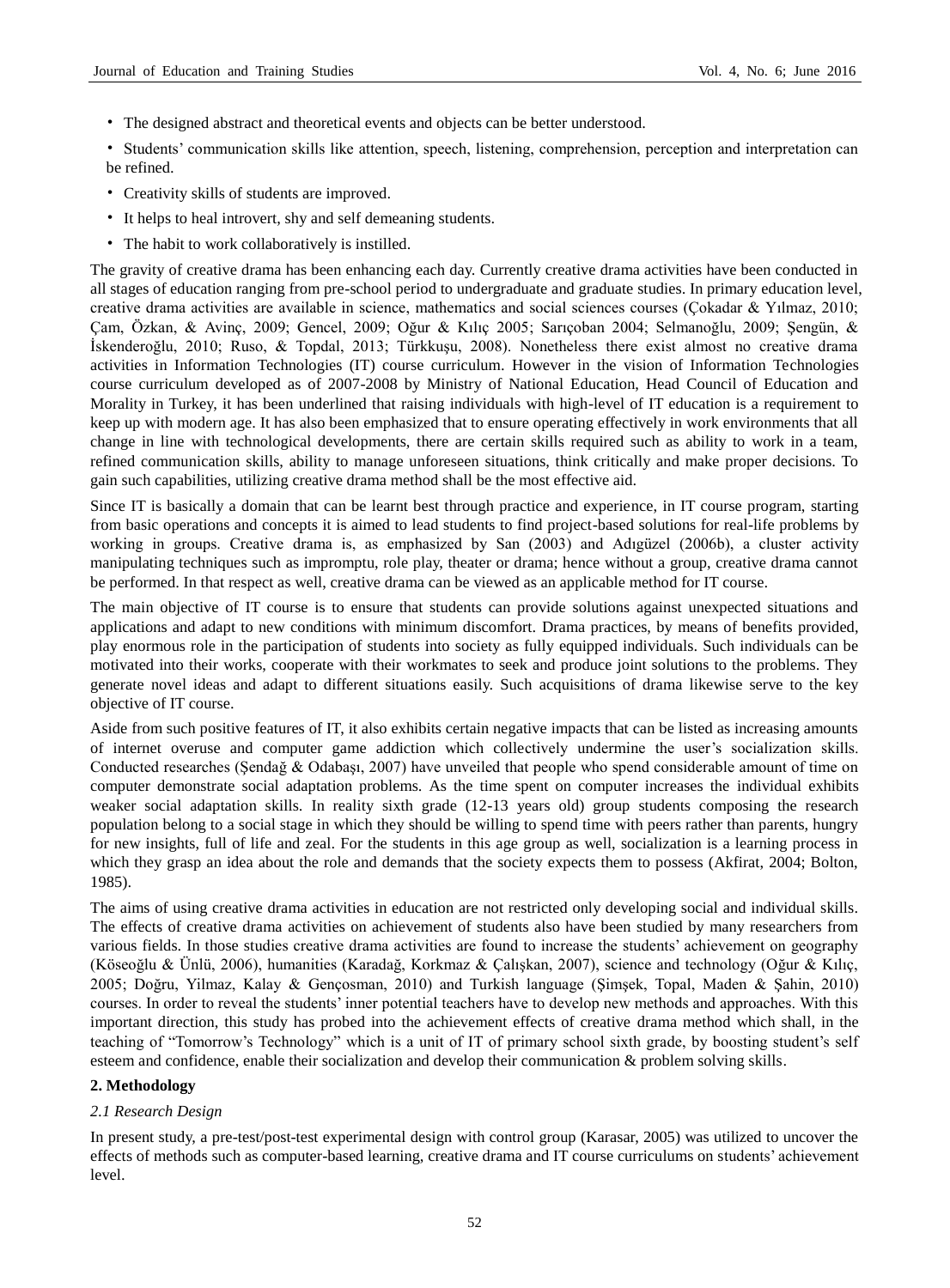#### *2.2 Research Sample*

Since there was no possibility to make a generalization of universe in this research, a sample research group was used. Sönmez (2005) emphasizes that researchers may prefer universe-sample selection in descriptive studies, while this does not apply to experimental studies. Research group consisted of 89 sixth grade students randomly were chosen from primary school in academic year of 2012–2013. Socio-demographic structures of the students in the classes and the achievement levels were similar. Information technologies teacher and students were volunteered to participate in the study.

#### *2.3 Treatment*

In the control group composed of 31 students, teaching of "Tomorrow's Technology" was conducted with IT course curriculum. For experimental 2 group, courses was given to 30 students in Information Technologies classroom. A computer was assigned to each student. Students utilized prepared material, worked individually and received guidance from teacher when they need help. In experimental 1 group, creative drama method was practiced with 28 students.

In this research, the program integrated with creative drama utilized in experimental 1 group was prepared together with the researcher and a certified drama trainer approved by the Ministry of National Education in accordance with the acquisitions in coursebook. In experimental 1, experimental 2 and control group courses were lectured within the same weeks and days. As the learning acquisitions within the scope of research were examined it was structured such: "It draws conclusions on the potential impact of IT in the future and its potential development."

#### *2.4 Example of a Drama Lesson*

In planning creative drama actions suggested creative drama components like; preparation, play, improvisation, relaxation; drama techniques, dramatic moment, pretending, teacher & student roles, group works and playlike processes have been accounted. Below is a practiced drama activity.

#### *Sample*

*Objectives:* Familiarization with modern communication tools

*Montage Room:* Information Technologies classroom

*Contents:* Modern communication tools are introduced. Plays are prepared.

*Role of the students:* Any given communication tool

*Role of the teacher:* Drama Leader

#### *Preparation*

*Warm-up:* Music playing on the background, students walk freely around class.

#### *Instructions:*

- $\triangleright$  Walk around each corner of the classroom pacing with the rhythm of music. Hear the sound only.
- $\triangleright$  Freeze when the music stops, use any given communication tool (animation). Share your feelings, what you have touched and done.
- $\triangleright$  Select a different tool each time.
- $\triangleright$  Now freeze wherever you are once the music stops. "Which communication tool are you now?"

#### *Play Instructions:*

- $\triangleright$  Now let everyone imagine there is a tool in front of you.
- $\triangleright$  Inspect the tool in front of you. Who uses this tool? Why has this tool been developed? What qualities do you exhibit? How further can you be developed? and similar open-ended questions enable the students to contemplate more.
- $\triangleright$  Who would like to share his/her ideas with me?
- $\triangleright$  Would you like to share with me any interesting experience you had earlier?

#### *Improvisation:*

- $\triangleright$  Those with the same tools gather in the same groups.
- $\triangleright$  These groups create a scene with these tools.
- $\triangleright$  Group questions: For what purpose this communication tool is used? Why do these people communicate? What do they feel when they communicate? are some of the warm-up questions.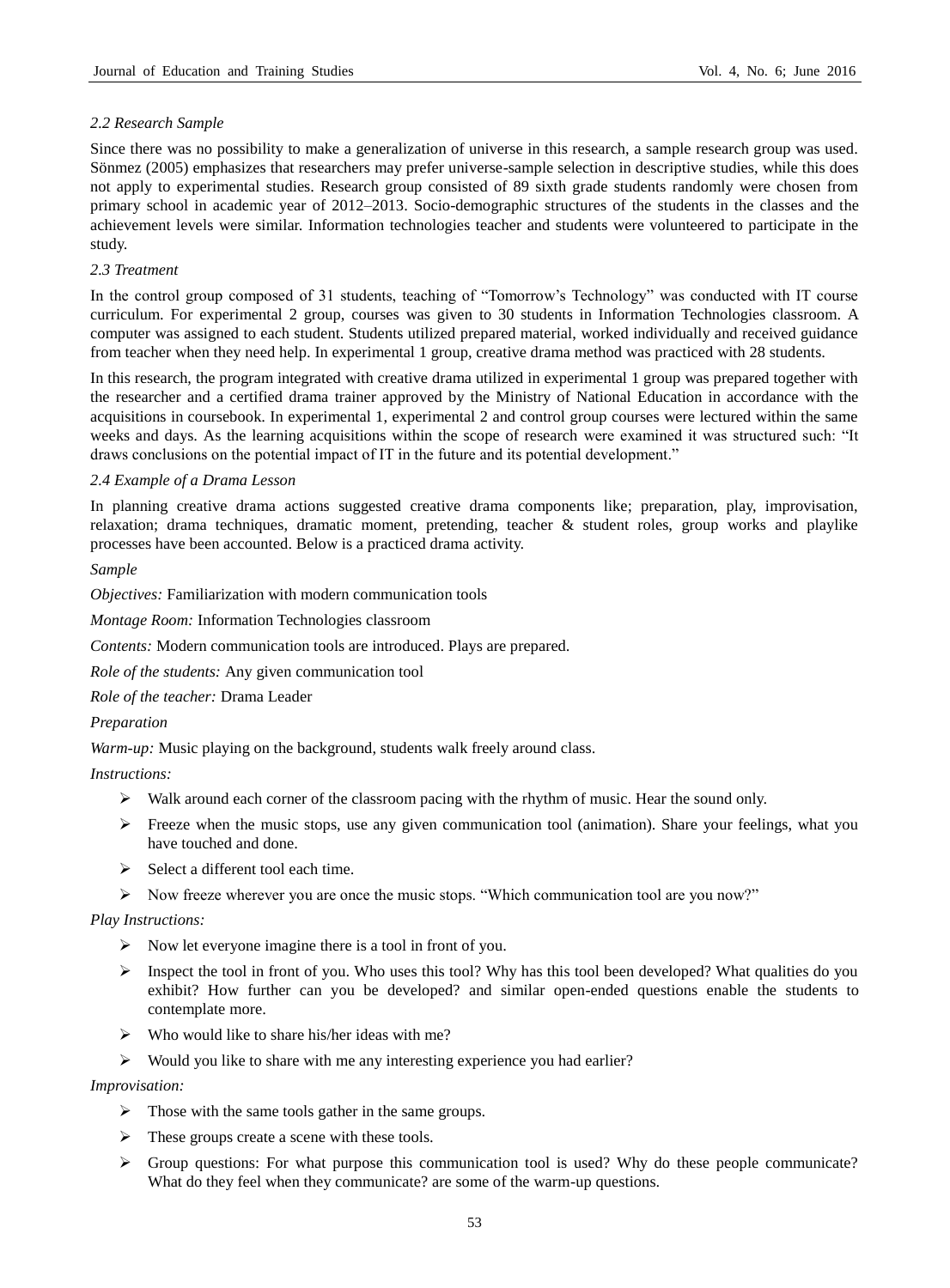$\triangleright$  The groups are monitored individually.

#### *Relaxation:*

- $\triangleright$  The feelings of students after this cooperative work are communicated.
- $\triangleright$  Walking while background music playing.
- > Muscle relaxation movements.

#### *2.5 Data Collection*

In present study data were collected via achievement test. The first format of the achievement test consisting of 23 multiple-choice questions were prepared. To conduct validity check of achievement test, assistance was taken from the Turkish teacher and IT teacher in the same school and an educational sciences specialist employed in Fırat University. In order to evaluate the validity and reliability of the achievement test, achievement test was delivered as a pilot study to 43 sixth grade students who exhibit similar features with research group and who succeeded previously in this course. 3 questions in the test were excluded from the test since they exhibited low distinctiveness in item analysis. Upon item analysis three questions were excluded and the final format included 20 multiple-choice questions. In order to calculate the reliability of the test, the Kuder Richardson-20 (KR-20) value was calculated. For the final format of achievement test, reliability coefficient was found to be 0.70.

#### *2.6 Data Analysis*

Specify the research design in the Method section. Were subjects placed into conditions that were manipulated, or were they observed naturalistically? If multiple conditions were created, how were participants assigned to conditions, through random assignment or some other selection mechanism? Was the study conducted as a between-subjects or a within-subject design?

#### **3. Findings**

ANOVA was performed in order to determine whether statistically significant differences existed between the groups (experimental 1, experimental 2, control) with respect to the pre-information. Results were illustrated in Table 1. According to Table 1, no significant difference existed among the pre-test scores of the groups ( $p= 0.257$ ). This finding shows that groups are homogeneous with respect to pre-information.

Table 1. Results of one way ANOVA on pre-test Scores

|                | Sum of Squares | Sd | Mean Square | F     |      |
|----------------|----------------|----|-------------|-------|------|
| Between Groups | 357.371        |    | 178.686     | 1.381 | .257 |
| Within Groups  | 11129.101      | 86 | 129.408     |       |      |
| Total          | 11486.472      | 88 |             |       |      |

For the purpose of reveal whether significant differences exit between pre-test and post-test scores of groups, paired sample t-test was conducted. Arithmetic means, standard deviation and results of t-test computed with respect to pre-test and post-test scores of groups were illustrated in Table 2.

| Groups                         | N  | X     | S     | Sd |          | P    |
|--------------------------------|----|-------|-------|----|----------|------|
| Control Group pre-test         | 31 | 32.16 | 9.34  | 30 |          | .000 |
| Control Group post-test        | 31 | 40.9  | 8.56  |    | $-13.27$ |      |
| Experimental 2 Group pre-test  | 30 | 36.8  | 11.59 | 29 | $-16.79$ | .000 |
| Experimental 2 Group post-test | 30 | 51.17 | 10.06 |    |          |      |
| Experimental 1 Group pre-test  | 28 | 35.68 | 13.08 | 27 | $-14.23$ | .000 |
| Experimental 1 Group post-test | 28 | 66.93 | 12.81 |    |          |      |

Table 2. Results of paired sample t-test on pre-test and post-test Scores for Control Group

As shown in Table 2, a significant difference was found between the pre-test and post-test scores of groups. The post-test arithmetic mean was found 40.9 while the pre-test arithmetic mean of control group was 32.16. Similarly, while the pre-test academic mean of the students' in experimental 2 group was 36.8, post-test arithmetic mean calculated 51.17. The arithmetic mean for the experimental 1 group was found 35.68 for the pre-test and 66.93 for the post-test. Paired sample t-test results revealed that each group improved in regard to their post-test scores.In other words, these three method was effective on learning. To reveal the difference of the main effect of the methods between groups,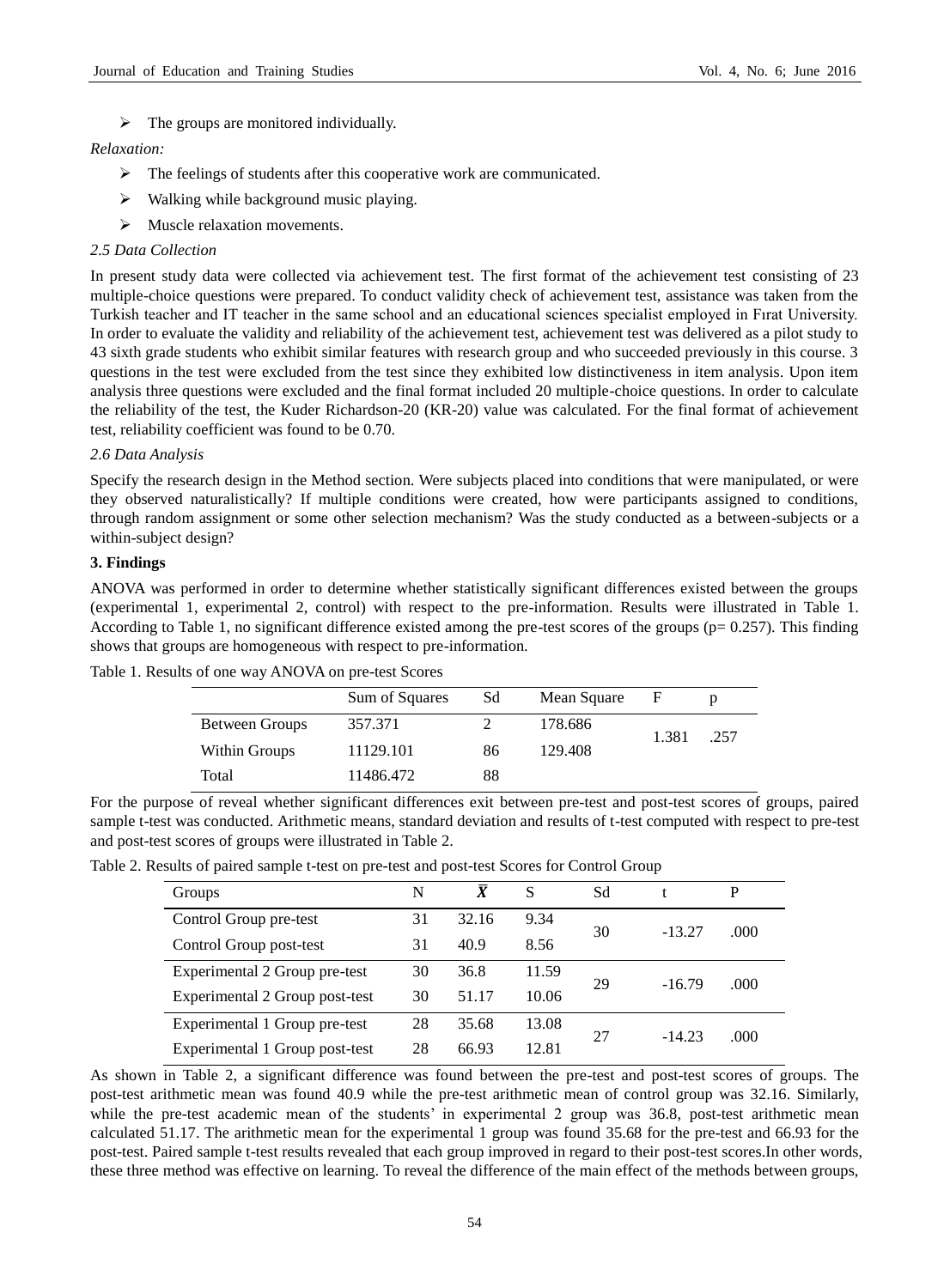ANCOVA was conducted with means of the post-test scores as the dependent variables and the pre-test scores as the covariates.

For the purpose of finding whether the differences between the arithmetic means of groups in the post-test were statistically significant, analysis of covariance was conducted. The test results of ANCOVA were illustrated in Table 3.

| Source of Variance | Sum of Squares | Sd | Mean<br>Square | F       | р    |
|--------------------|----------------|----|----------------|---------|------|
| Pre-test           | 5756.21        |    | 5756.21        | 128.469 | .000 |
| Group              | 8395.10        |    | 4197.55        | 93.68   | .000 |
| Error              | 3808.52        | 85 | 44.81          |         |      |
| Total              | 265395         | 89 |                |         |      |

Table 3. Results of ANCOVA on post-test scores with pre-test scores as the covariates

According to Table 3, when the pre-test scores of the groups were controlled there appears a statistically significant difference between the post-test score of groups (f2.85= 93.68, p<.001). More specifically, the corrected mean post-test score of the experimental 1 group ( $X = 64.13$ ) was higher than experimental 2 group ( $X=50.57$ ) and control group  $(X=43.13)$ . In that case it was concluded that creative drama method has significant and positive effects on the student achievement.

#### **4. Discussions and Suggestions**

In this study conducted to explore the effect of creative drama method on students' achievement level in teaching "Tomorrow's Technology" which is a unit of IT primary school sixth grade it was designated that there is significance difference in favor of creative drama method. The results obtained from the study are positive. This finding points out that, creative drama method is, compared to both computer-based learning method and other methods present in IT course curriculum, a further effective method on a set of learning experiences. The key explanation is that once students take active role in learning process permanent learning is possible which echoes the findings obtained in (Çam et al., 2009; Timuçin, 2009; Adıgüzel & Timuçin, 2010; Başçı & Gündoğdu, 2011; Atalay & Şahin, 2012) research.

In experimental 1 group where creative drama is employed it was detected that compared to experimental 2 and control group, students interact with each other more intensely, listen to one another more diligently, act in better harmony, exhibit more joyful and enthusiastic behavior. In the studies of Erbay & Doğru (2010), as in parallel with this study, it was found that creative drama education had a significant positive effect on the social communication skills of the subject.

To create a further effective learning in primary education IT course curriculum, creative drama activities, which provide considerable benefits, should be integrated. This study can be recreated for different issues in IT course as well as for different grade levels. In 2013 dated IT and Software coursebook; while teaching Importance of Information Technologies on Daily Life, Social and Cultural Benefits, Privacy and Security Dimensions, Ethical and Social Values issues, employing creative drama as a teaching method shall provide outstanding benefits. Particularly in the teaching of programming and algorithm creation which are among the IT course issues students hardly grasp, employing creative drama shall enable to receive better learning outcomes.

Drama is a compulsory subject in primary school education, pre-school education and English language education departments of Faculty of Education. Replicating these departments, in the undergraduate studies of Computer Education and Instructional Technologies (CEIT) Department and other departments in Faculties of Education "Creative Drama and its Applications" should be integrated to the curriculum as a compulsory or elective subject.

For future studies, the advantages of creative drama in education can be explained to teachers through various seminars and work-shop (Lee, Cawthon & Dawson, 2013). In order to widespread the use of creative drama method in different courses, as suggested by Sungurtekin, Sezer, Kahraman, & Sadioğlu (2009), in service training seminars should be organized not only to class teachers but also to branch teachers. Hence it shall be feasible for teachers from different branches to experience creative drama collectively. During their own classes, they could give place to creative drama activities for the purposes of enhancing the efficiency and quality of education.

It matters vitally that schools contain all the required course materials so that students can receive optimum efficiency while learning a particular topic. As is the case in all the other courses, there has to be a suitable working environment to meet creative drama activities with the key objectives. To achieve that mission, as suggested by Başçı & Gündoğdu (2011), drama rooms in schools must be built to perform creative drama activities and required tools and materials should be catered.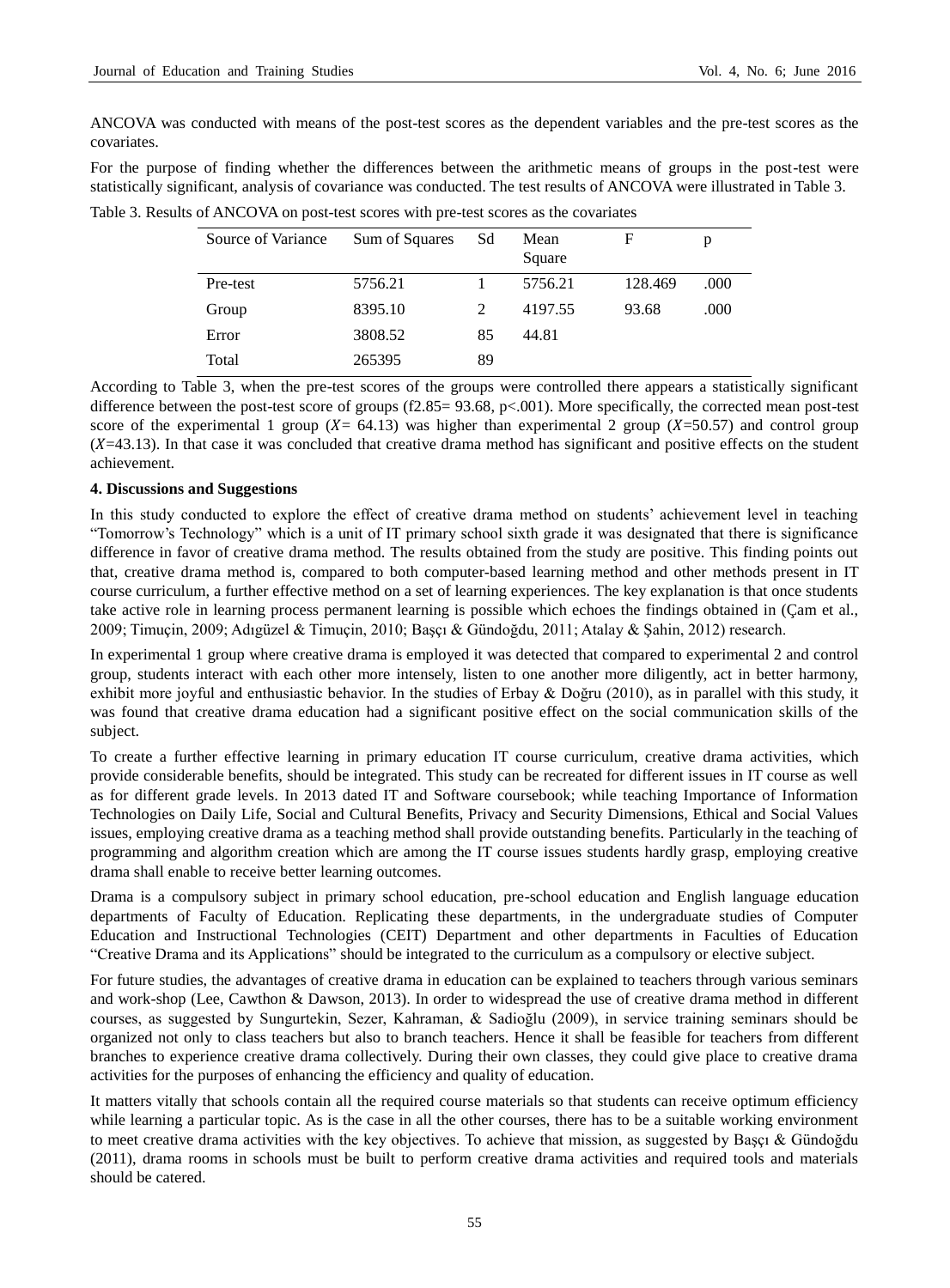Further research can also be made to determine the views of the teachers who have used creative drama in IT course on the sufficiency of the method and to remove the problems that are likely to occur in practice. However it is suggested that different research studies should be done related to determining the effects of Creative Drama applications on students' gender, parents, socio-economic conditions which they lived. Also their effects on communication, social skills, empathy, self sufficiency, problem behavior and promoting language development should also be investigated. The number of similar studies should be increased to make a contribution to the field.

#### **References**

- Adıgüzel, H. Ö. (2006a). *Eğitimde Yeni Bir Yöntem Ve Disiplin: Yaratıcı Drama.* Adıgüzel H. Ö. (Ed), Yaratıcı Drama 1985-1998 Yazılar, Genişletilmiş 2. Baskı. 203-222 Ankara: Natürel.
- Adıgüzel, H. Ö. (2006b). Yaratıcı Drama Kavramı, Bileşenleri Ve Aşamaları*, Yaratıcı Drama Dergisi*, *1*(1), 17-31.
- Adıgüzel, H. Ö., & Timuçin, E. (2010). The effect of creative drama on student achievement in the instruction of some development and learning theories. *Procedia Social and Behavioral Sciences*, *9*, 1741–1746. http://dx.doi:10.1016/j.sbspro.2010.12.393
- Akfirat, F. Ö. (2004). Yaratıcı Dramanın İşitme Engellilerin Sosyal Becerilerinin Gelişimine Etkisi. [The method of creative drama on hearing impaired students' social skills]. *Ankara Üniversitesi Eğitim Bilimleri Fakültesi Özel Eğitim Dergisi*, *5*(1), 9–22.
- Atalay, O., & Sahin, S. (2012). İlköğretim 5.Sınıf bilişim teknolojileri dersinin öğretiminde drama öğretim yönteminin öğrenci başarısına etkisi. *Eğitim Teknolojisi Kuram ve Uygulama*, *2*(2), 1-9.
- Başçı, Z., & Gündoğdu K. (2011). Öğretmen Adaylarının Drama Dersine İlişkin Tutumları ve Görüşleri: Atatürk Üniversitesi Örneği. *İlköğretim Online*, *10*(2), 454-467.
- Bolton, G. (1985). Changes in Thinking About Drama in Education. *Theory into Practice*, *24*(3), 151–157.
- Çağlayan, A. (2005). Anne-Baba ve Eğitimcilere Aspirin Öğütler, İstanbul: Bilge Matbaacılık.
- Çam, F., Özkan, E., & Avinç, İ. (2009). Fen ve Teknoloji Dersinde Drama Yönteminin Akademik Başarı ve Derse Karşı İlgi Açısından Karşılaştırmalı Olarak İncelenmesi: Köy ve Merkez Okulları Örneği GÜ, *Gazi Eğitim Fakültesi Dergisi*, *29*(2), 459-483.
- Çilenti, K. (1979). *Eğitim Teknolojisi*. Ankara: Kadıoğlu Matbaası.
- Çokadar, H., & Yılmaz, G. C. (2010). Teaching ecosystems and matter cycles with creative drama activities. *Journal of Science Education and Technology*, *19*(1), 80-89.
- Çoruh, S. (1950). Okullarda dramatizasyon, Öğretmen Dergisi 2.Baskı, İstanbul: Işıl Matbaası.
- Doğru, M., Yilmaz, T. T., Kalay, A., & Gençosman, T. (2010). Effect of creative drama method in science and technology course on the attitudes of primary school fifth grade students towards the course and on their achievements. *Practice and Theory in Systems of Education*, *5*(2), 133-144.
- Erbay, F., & Doğru, S. S. Y. (2010). The effectiveness of creative drama education on the teaching of social communication skills in mainstreamed students. *Procedia Social and Behavioral Sciences, 2*, 4475–4479. http://dx.doi:10.1016/j.sbspro.2010.03.714
- Gencel, İ. E. (2009). The Effects of Creative Drama Technique on Achievement and Attitude Toward Social Studies Course, *Çağdaş Eğitim Dergisi*, *34*(360), 5-13.
- Karadağ, E., Korkmaz, T., & Çalışkan, N. (2007). The evaluation of the effectiveness of drama method in teaching of social sciences according to cognitive domain. *Ahi Evran Üniversitesi Kırşehir Eğitim Fakültesi Dergisi*, *8*(1), 179-195.
- Karadağ, E., & Çalışkan, N. (2008). Kuramdan Uygulamaya İlköğretimde Drama. Ankara: Anı.
- Karasar, N. (2005). Bilimsel Araştırma Yöntemi, 14. Baskı, Ankara: Nobel Yayın Dağıtım.
- Köseoğlu, İ., & Ünlü, M. (2006). Coğrafya dersinde drama tekniğinin öğrenci başarısına etkisi. *Marmara Coğrafya Dergisi*, *13*, 125-132.
- Lee, B., Cawthon, S., & Dawson, K. (2013). Elementary and secondary teacher self-efficacy for teaching and pedagogical conceptual change in a drama-based professional development program. *Teaching and Teacher Education*, *30*, 84-98. http://dx.doi:10.1016/j.tate.2012.10.010
- Milli, E. B. (1999). İköğretim Drama 1 [Drama in Primary School 1]. (For Teachers). Devlet Kitapları. Ankara.
- Milli, E. B. (2007). Mesleki Eğitim Ve Öğretim Sisteminin Güçlendirilmesi Projesi Çocuk Gelişimi Ve Eğitimi Drama